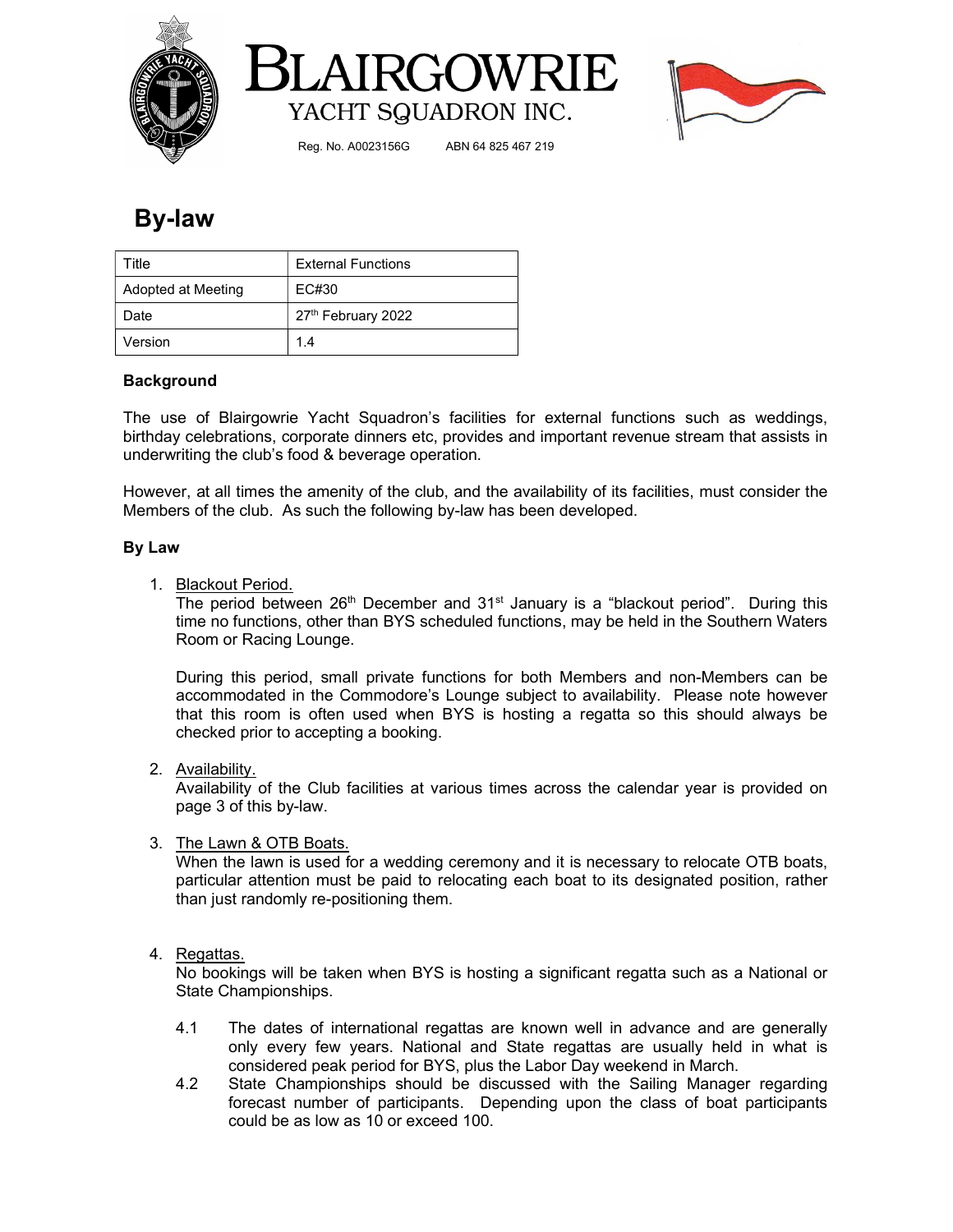- 4.3 For regattas other than National or State Championships, the Commodore shall be consulted prior to accepting the booking.
- 4.4 The Sailing Manager will provide all proposed regatta dates to the Event Coordinator as soon as they are confirmed.
- 5. BYS Scheduled Member Functions.

There will be no functions booked at BYS when significant BYS Member social functions are scheduled, that require the use of the same room.

6. BYS Sailing Calendar.

The Sailing Manager and the Food & Beverage Manager / Event Co-ordinator will consult each other in respect to the sailing calendar and functions that may be booked. This is to prevent any clashes of sailing and functions.

7. Back to Back Functions.

As a courtesy to Members, back to back Friday and Saturday night functions in the one weekend should be avoided. If back to back functions are proposed the Commodore shall be consulted prior to accepting the booking. (Noting the Version 1.4 of this by-law precludes Friday & Saturday external functions)

#### 8. Advising Members of Functions.

As a courtesy to Members, all functions outside the peak period that are booked at BYS need to be communicated to Members via the "On The Horizon" newsletters at least two weeks prior to the function.

#### 9. Capacity Limitation.

Considering the BYS liquor licence restricts the combined capacity of the Southern Waters Room / Racing Lounge / Deck to 250, any booking that exceeds 180 persons must be discussed and agreed with the General Manager and / or Commodore prior to confirming the booking.